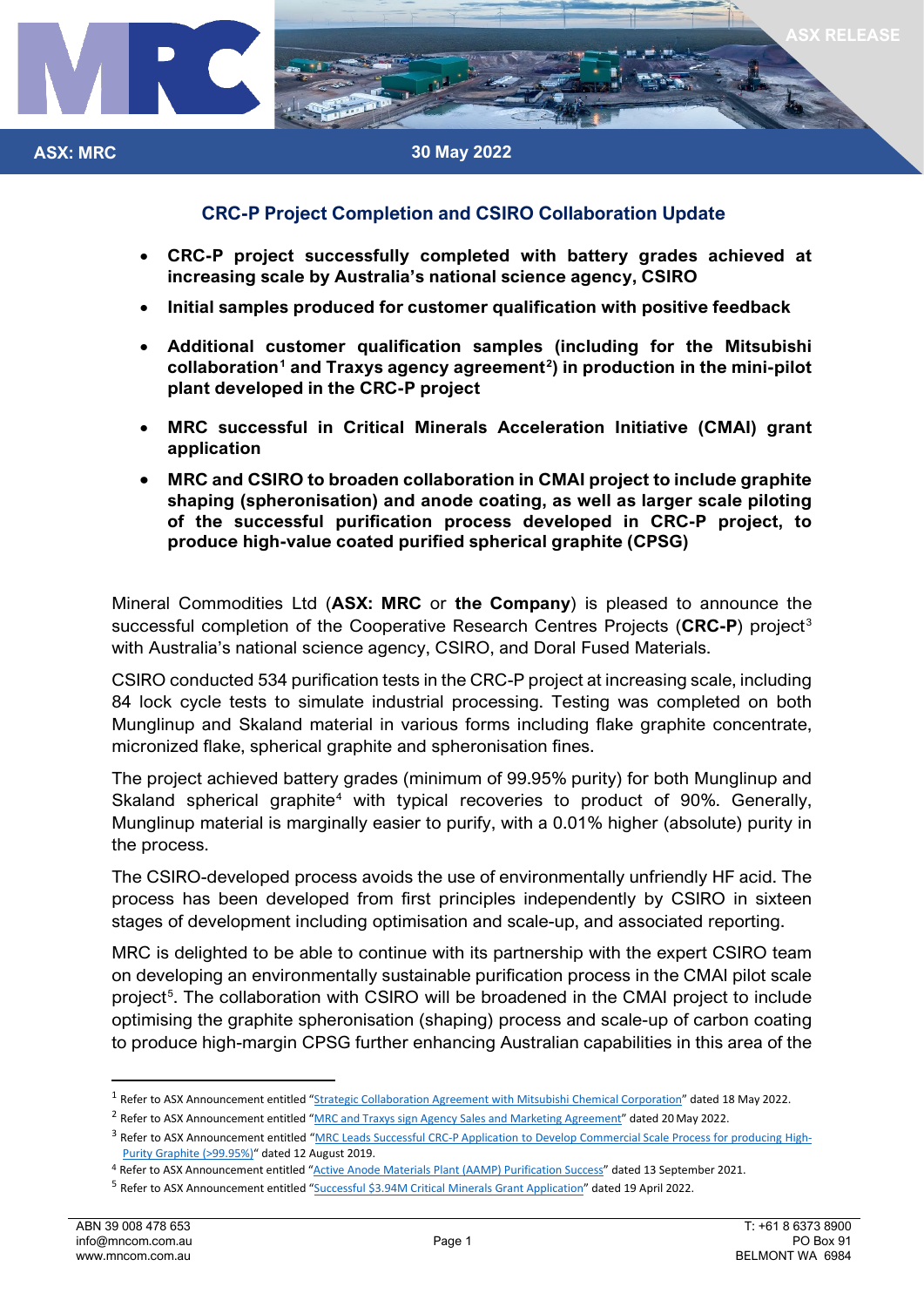critical minerals supply chain. CSIRO will also conduct, electrochemical testing on lithiumion battery electrodes produced from the CPSG.

The CMAI project will allow MRC to supply larger quantities of customer qualification samples to secure offtake agreements MRC and CSIRO are currently in the process of formalising the partnering arrangement as part of the CMAI grant agreement. MRC will also engage Australian METS sector for: piloting of concentrate production, optimised Munglinup Definitive Feasibility Study (**DFS**), and delivery of an integrated ore-to-anode materials DFS in the CMAI project for commercial scale production.

Initial samples from the CSIRO mini-pilot plant developed in the CRC-P project have been provided to Mitsubishi with positive feedback. The mini-pilot is currently generating additional samples for customer evaluation to further support the Mitsubishi strategic collaboration agreement and provide samples to Traxys to support offtake agreements.

Other near-term activities include pre-engineering for key equipment for the CMAI pilot plant and further evaluation of the optimisation activities identified in the CRC-P project.

MRC's Managing Director, Mr Jacob Deysel said, "*As discussed, we are delighted with our successful grant application under the Critical Minerals Acceleration Initiative. We are very much looking forward to broadening our collaboration with CSIRO's team of experts to larger scale piloting of graphitic anode materials production using Skaland and Munglinup concentrates.* 

*We will also engage the wider Australian METS sector to deliver an updated Munglinup DFS aligned with qualification demand and modular plant design based on recent testwork, as well as an integrated ore-to-anode materials DFS based on our Munglinup Graphite project. This will support acceleration of Munglinup development*".

### **ENDS**

#### **Issued by Mineral Commodities Ltd ACN 008 478 653** [www.mineralcommodities.com](http://www.mineralcommodities.com/) **Authorised by the CEO and Company Secretary, Mineral Commodities Ltd**

For further information, please contact:

**INVESTORS & MEDIA CORPORATE Jacob Deysel Fletcher Hancock** Managing Director and CEO Company Secretary T: +61 8 6373 8900 T: +61 8 6373 8900

investor@mncom.com.au fletcher.hancock@mncom.com.au